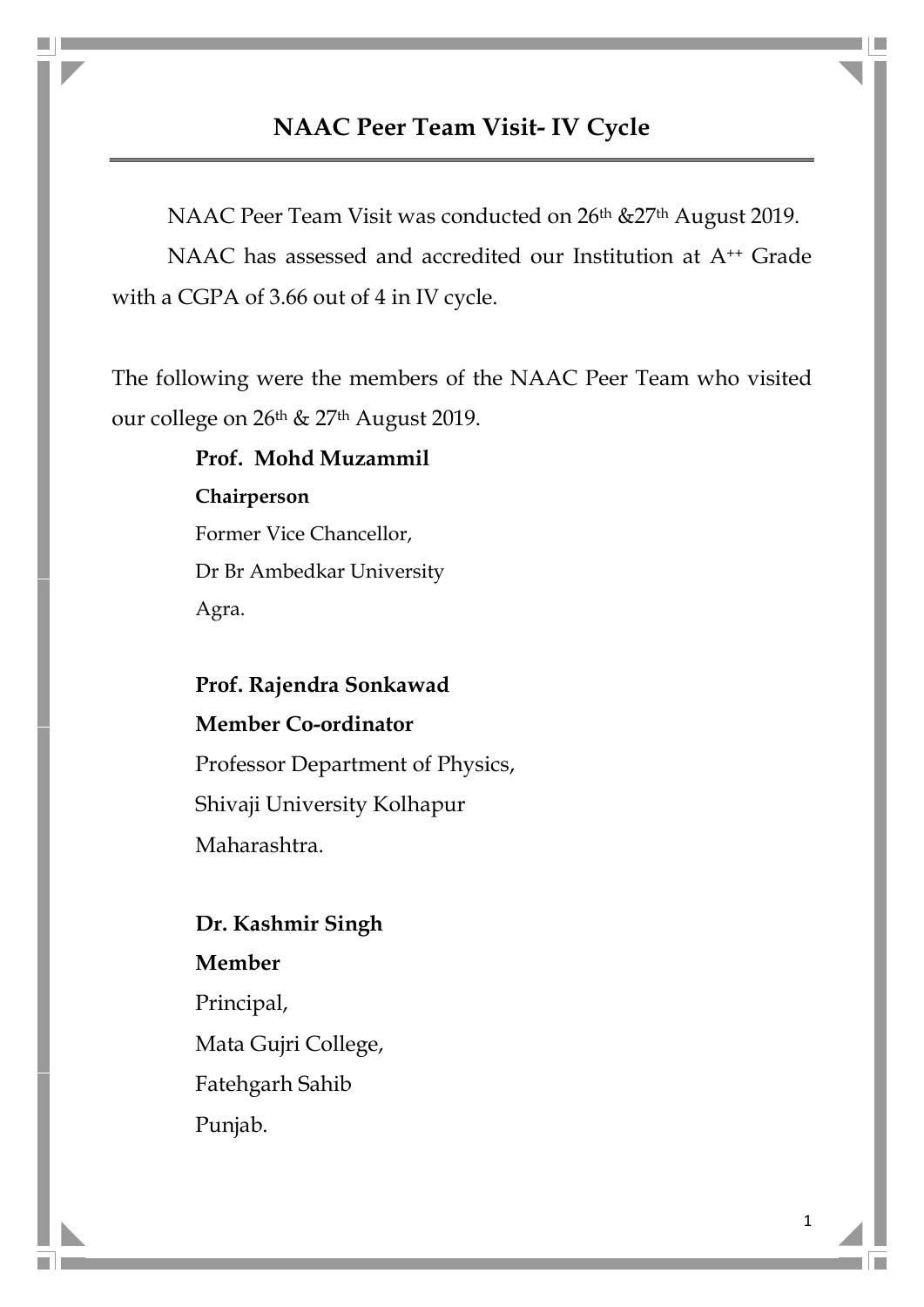The report of the NAAC Peer Team is presented here.

Three major features in the institutional Context

- 1. Very old Christian co-education grant in aid Autonomous college having Potential of Excellence situated in semi urban area.
- 2. About 60 percent of students are from first generation learners and most of them belongs to poor and middle-class families.
- 3. College is having rich historical standing and reputation in the region.

#### Criterion1 - Curricular Aspects

The St. Xavier College (Autonomous) which started in 1923 offers 55 programs consisting of 20 UG, 16 PG, 7 M. Phil. and 12 Ph.D. programs. Being an autonomous college, the curriculum is designed by the respective Board of Studies of the college and periodically revised as per the needs of the industry and global requirements. Academic flexibility exists because of the autonomous status of the college.

While designing the curriculum cross cutting issues like gender, environment sustainability, human values and professional ethics have been given due importance and different courses are included in the various programs. CBCS is being followed by the college for all the courses even before the affiliating University. The college has evolved an excellent system to ensure effective implementation of the curriculum. Robust feedback mechanism exists. At the end of each semester, a schedule is administered to students to assess the curriculum delivery and effectiveness of teaching.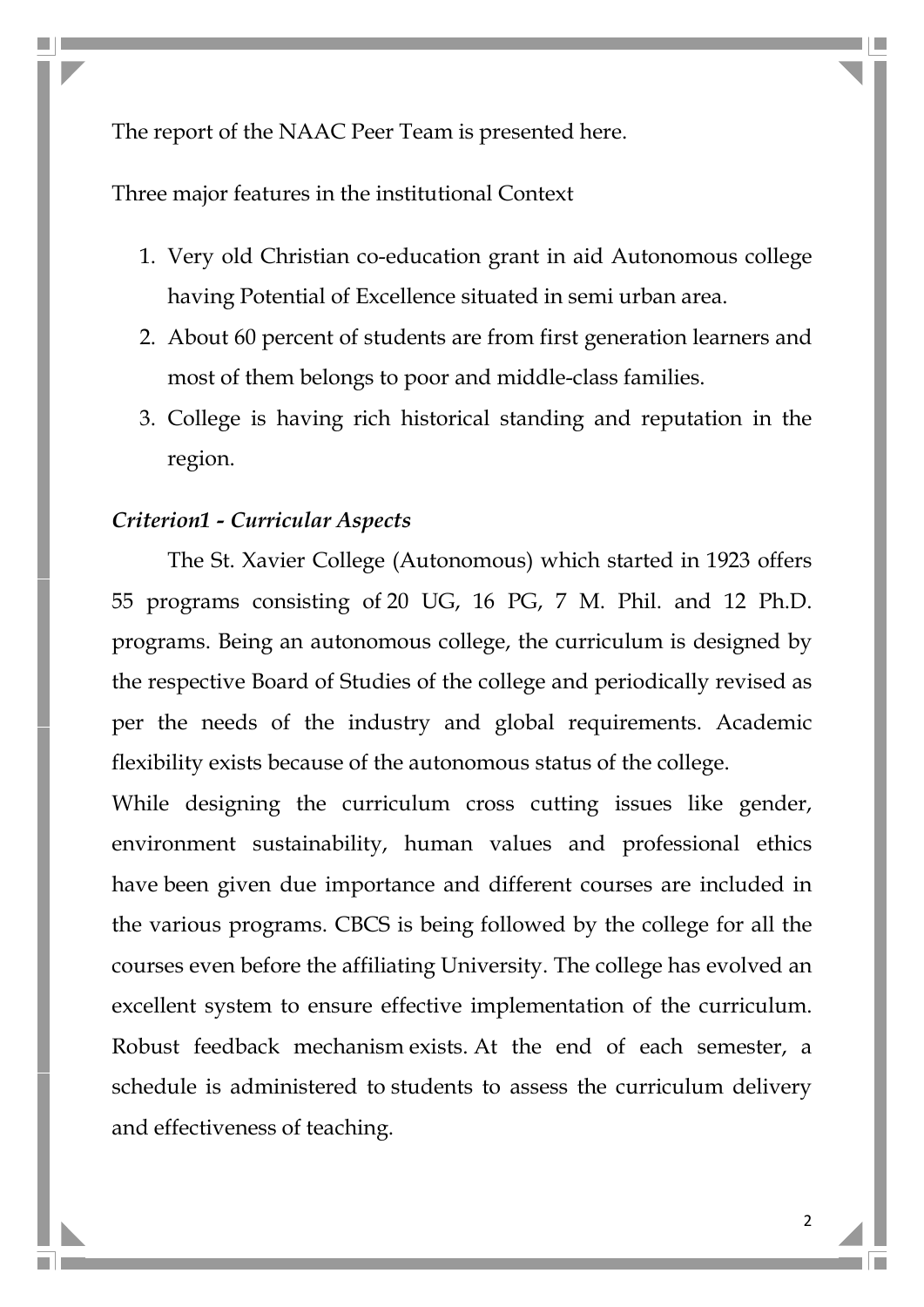#### Criterion2 - Teaching-learning and Evaluation

There is a steady growth in the student intake pattern due to the utility and diversification of courses offered by the college. The college follows government reservation policy for 50 percent of intake from the society and rest 50 percent is left to the management for minority quota. The students belonging to socio economically weaker section and firstgeneration learners are given priority in admission. The college identifies the slow learners and advanced learners on the basis of their score in the qualifying examinations and a diagnostic test is also conducted for the said purpose. It encourages the advance learners through incentives and guides them for further advancement through enrichment classes which is commendable. As a result, several pass outs of the college have opted for higher studies in this college and other institutions. The slow learners are helped through remedial teaching, handouts and materials are provided for easy study and extra coaching and guidance are provided. Lecture method dominates over other strategies in the classroom.

The college has filled all the sanctioned teaching posts adhering to the prescribed qualifications. Most of the teachers possess Ph.D. and NET/SLET eligibility. There are all together 121 doctorates and 1 D.Lit, in total 176 faculty members. The college has different cells to redress the student's related grievances like anti ragging, sexual harassment, grievances redressal cells etc. The overall academic performance of the student is appreciable and pass percentage is also good.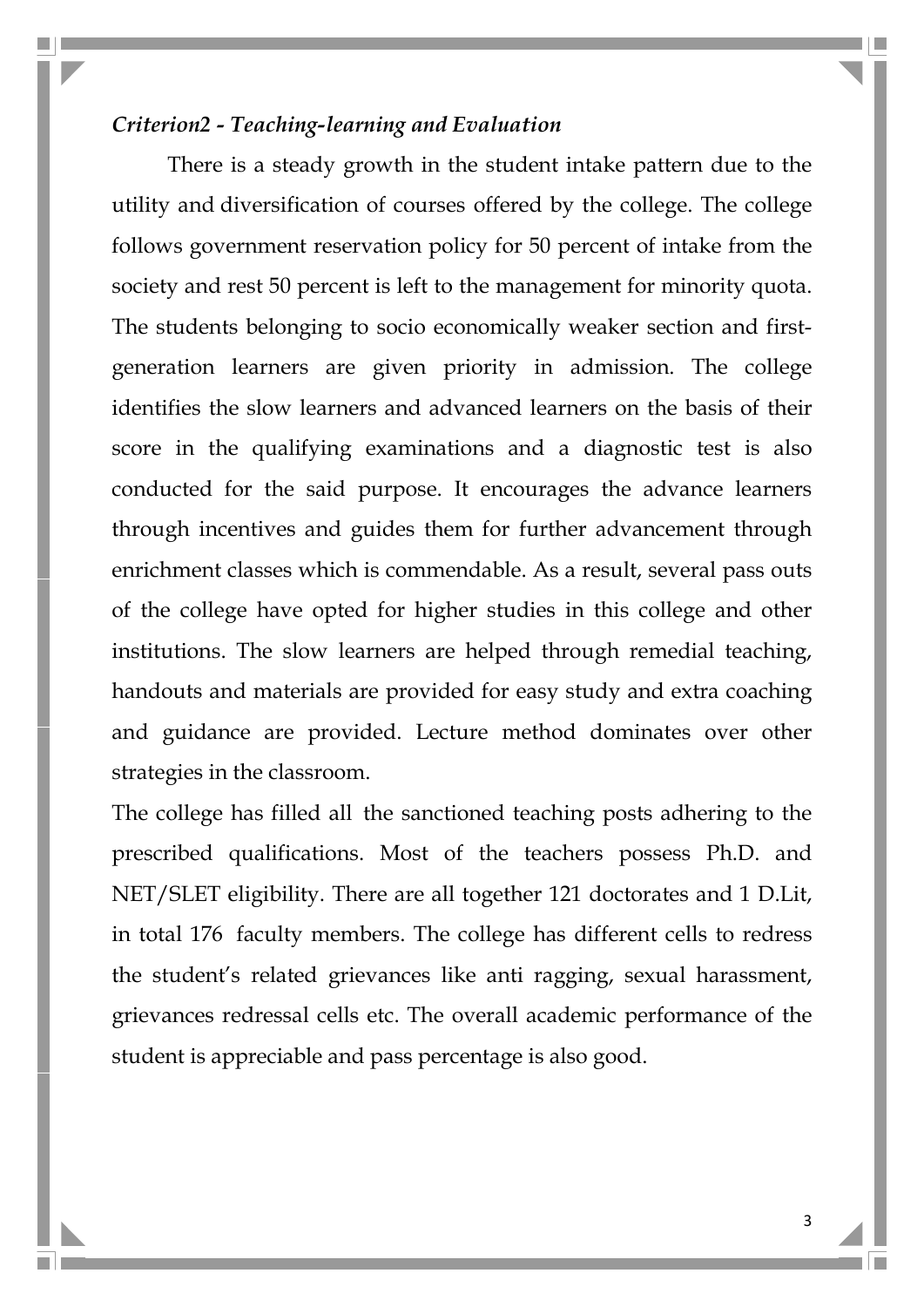#### Criterion3 - Research, Innovations and Extension

The college is equipped with good infrastructure for undertaking research. 40 books, 995 research papers and 10 proceedings were published during the last five years by the faculty of the college; Seed money is given to the teachers who publish papers in refereed journals.

During the last five years, two departments were upgraded as research departments by the Manonmaniam Sundaranar University. In all, 101 teachers have been approved as research guides. There are 36 ongoing/completed major/minor projects for the allocated amount Rs. 6 crores and 47 lakhs.

The Peer Team appreciates STAND outreach program which is carried out on a grand scale. 8 village visits and one camp are compulsory for UG students; 4 village visits and 1 camp are compulsory for PG students. All the year around students and teachers remain actively involved in STAND outreach program. N.S.S. volunteers perform extension activities under the guidance of program officers. Women students actively participate in extension activities as N.S.S. volunteers and N.C.C. cadets. The college provides conducive environment and requisite infrastructure for innovations. Presently the college has some incubation Centers but is making efforts to provide an ecosystem by developing more. Provision of consultancy services is limited to few faculties which needs further strengthening.

### Criterion4 - Infrastructure and Learning Resources

The Institution has a sprawling clean & green campus spread over 58 acres of land. Learning spaces with 60 spacious well ventilated class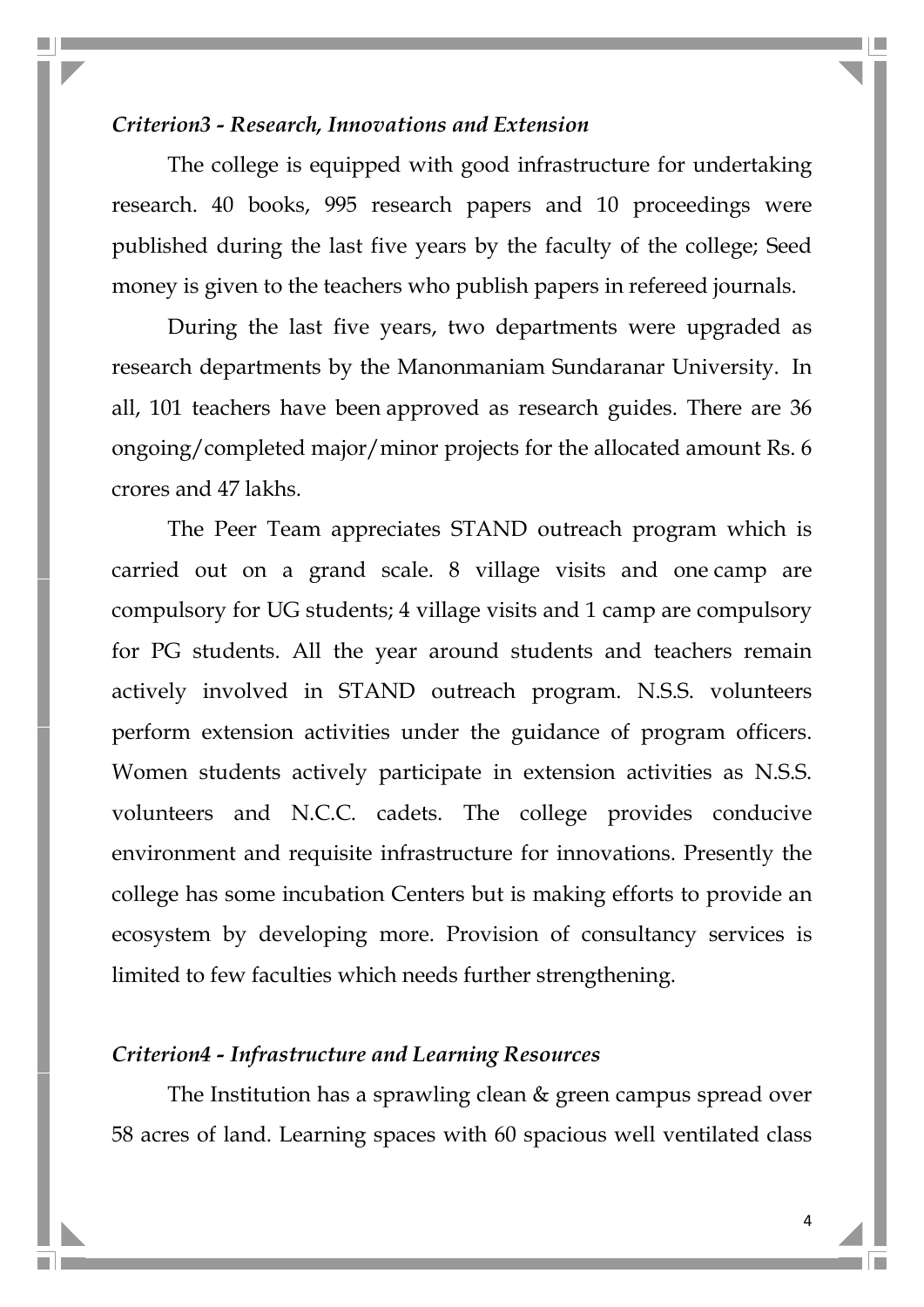rooms of which 60 have LCD facilities and 13 smart classrooms with effective audio-visual aid learning is available in the campus.

The campus has a functional Wi-Fi facility freely available to the students and faculty members including hostel inmates. College has good Zoology Museum and aquarium which exhibits rare species. A very well-maintained Botanical garden with Herbarium, Tissue culture lab and molecular lab are unique features of the college. Besides, the Centre for Aquaculture Research and Extension (CARE) with excellent infrastructure facilities is available which add value to the college in a big way. Folklore museum is excellent with good collection of literature, audio and video sources. One of the college hostel has two auditoriums including bio gas plant, 657 trees and provision of rain water harvesting.

#### Criterion5 - Student Support and Progression

Placement cell of the college is fairly active; several students secured employments in state government and private companies. Placement Cell requires strengthening for providing better opportunities for employment. Career counselling cell has trained personnel to provide guidance/counselling to students in the campus. There is an active elected students' council in the college.

Adequate representations of students have been given in various academic and administrative bodies of the College. There is a good harmony between student's council, faculty and management. An alumni and Parents Teacher association is functional in the college. The alumnae association is a registered body and is significantly contributing in the growth and development of the college. The

5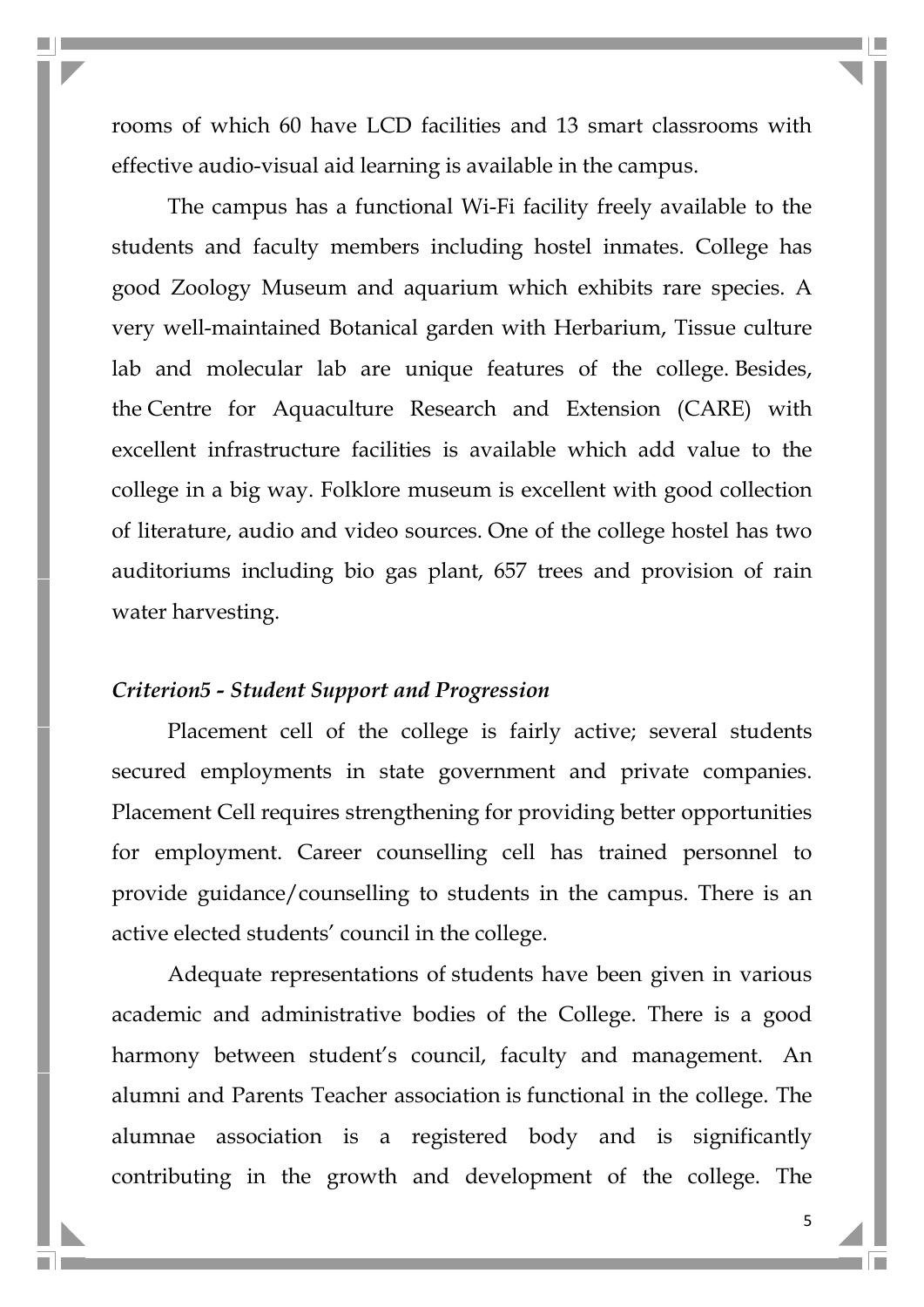Alumnae association often conducts meeting in the campus to discuss issues pertaining to the improvement in the facilities for the students, placement opportunities, and introduction/ addition of new courses. In the meeting with the peer team it was noticed the alumnae is keen to support the college and many illustrious personalities are the alumni of this college.

## Criterion6 - Governance, Leadership and Management

The college has a clear vision and mission statements and the management is taking appropriate steps to fulfill the same. The college has a participative management which is evident from the representation of various faculty members in administrative, other regulatory and advisory bodies of the college. Perspective plan for future development is in place and all relevant documents are maintained in the college. There is a clear organogram with the Secretary performing leadership role. The Principal of the college is the executive head responsible for effective implementation of the programmes. The review by the Peer team indicates that the institution conducts internal and external audits annually on regular basis. It is noteworthy that all the audit objections have been settled. The college has mobilized funds from UGC, State government and DST. The college has also been given the star college status of by DBT, GOI. The MHRD has selected college for UBA Scheme for its community development services. IQAC is quite active and has contributed significantly for the effective delivery of the curriculum and co-curricular activities. The college has made sincere attempts to implement the recommendations made by the previous NAAC team during the last five years

6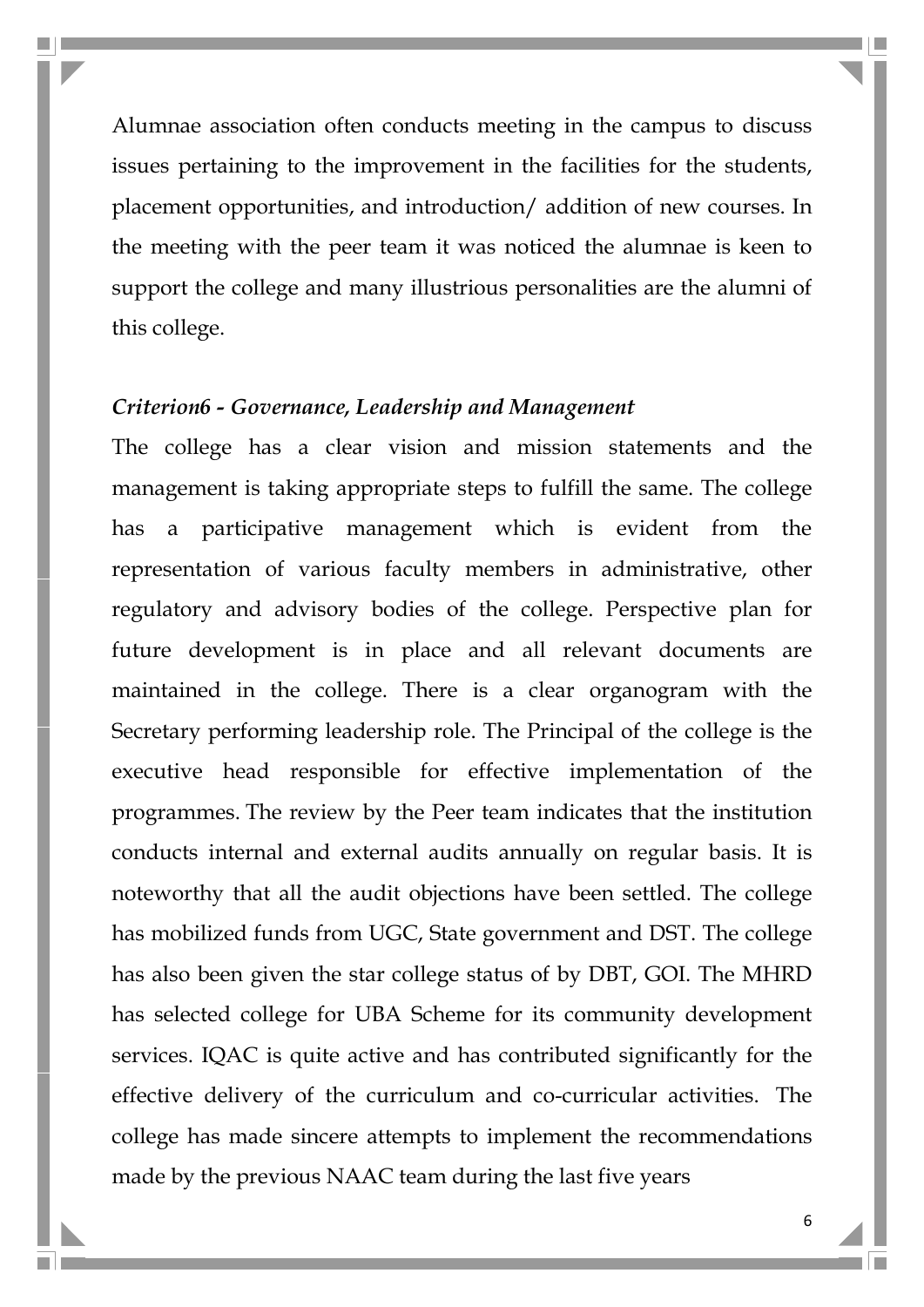#### Criterion7 - Institutional Values and Best Practices

The college promotes institutional values and socially responsible programmes on a large scale. Common room, medical room, counselling rooms, and reading room in hostels are provided to the students. The College has evolved a good mechanism for the management of solid, liquid and e - waste. Solid wastes are converted in to manure through vermi composting. Efforts for rain water harvesting are in place and collected water is used for ground water recharging. The success of STAND (Student Training and Action for Neighborhood Development) programme has been widely acknowledged during the interaction with villagers and certainly it has brought major change in their thinking and perception. One of the best aspects of the college is to shape the students into agents of social change, preparing them for concerted social action and thus paving the way to mass movements which will bring the desired liberation among the communities.

The greenery in the campus is ensured with high diversity of trees and plants. The campus is fully plastic free and students are involved in Swachh Bharath Abhyian also. Efforts are on to convert the college in to an e-campus. The college celebrates all national festivals such as independence and republic day along with birth/death anniversaries of national leaders. Transparency in academic, financial and administrative matters is evident.

7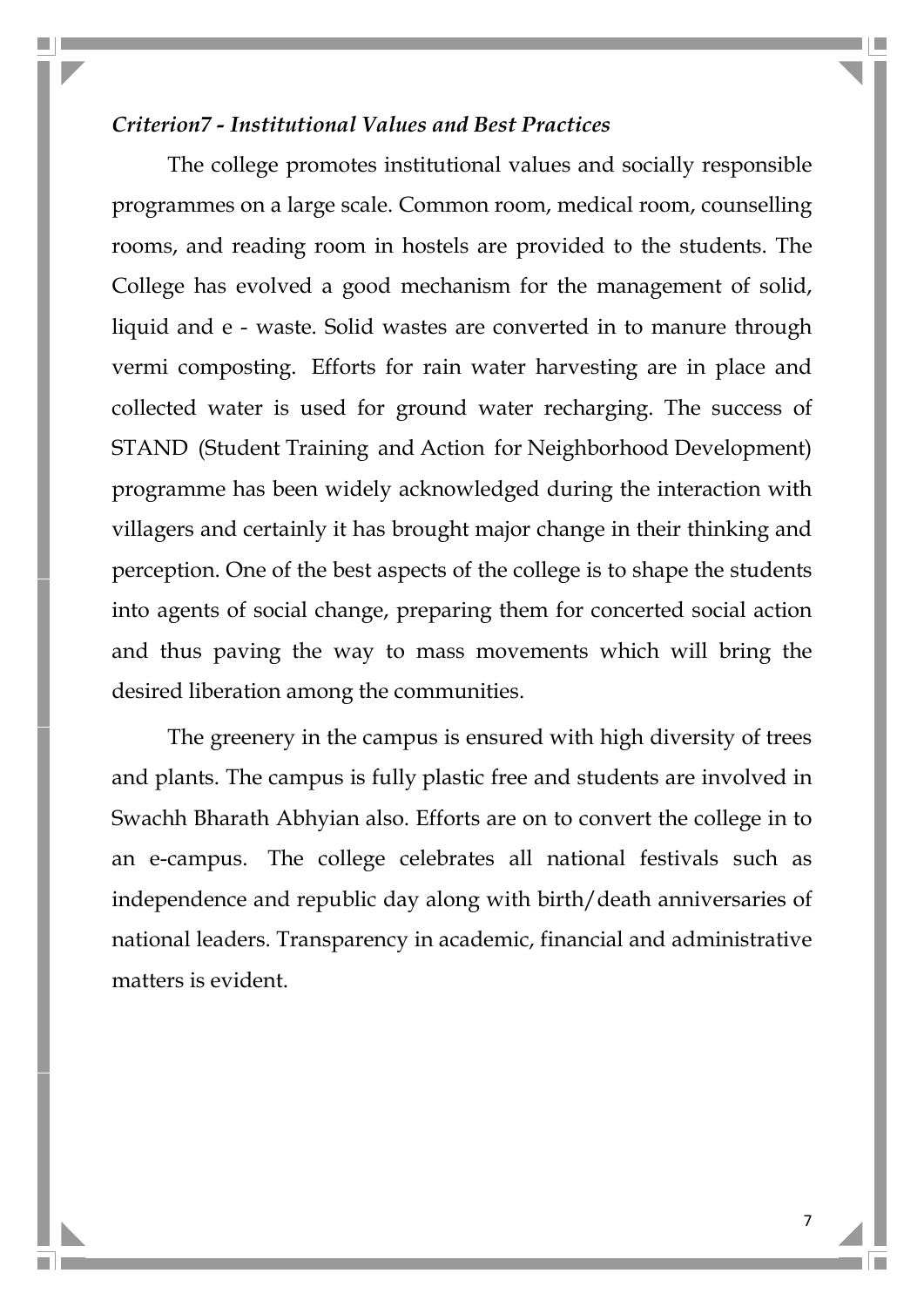# Overall Analysis

### Strengths:

- Holistic education and empowerment of first generation learners drawn from socially and economically backward society and regions.
- Emphasis on moral and ethical education and enhancement of life skills
- Excellent outreach and community engagements especially through STAND
- Very Supportive management, dedicated faculty members and committed non teaching supporting staff.
- Good infrastructure for imparting education and co-curricular activities.

### Weakness:

- Lack of much needed diversity in faculty and students.
- Inadequate involvement of students in research and limited consultancy.
- Inadequate industry-academia linkages..
- Inadequate certificate courses.

### Opportunities:

 Creation of more competence development programme through extracurricular activities.